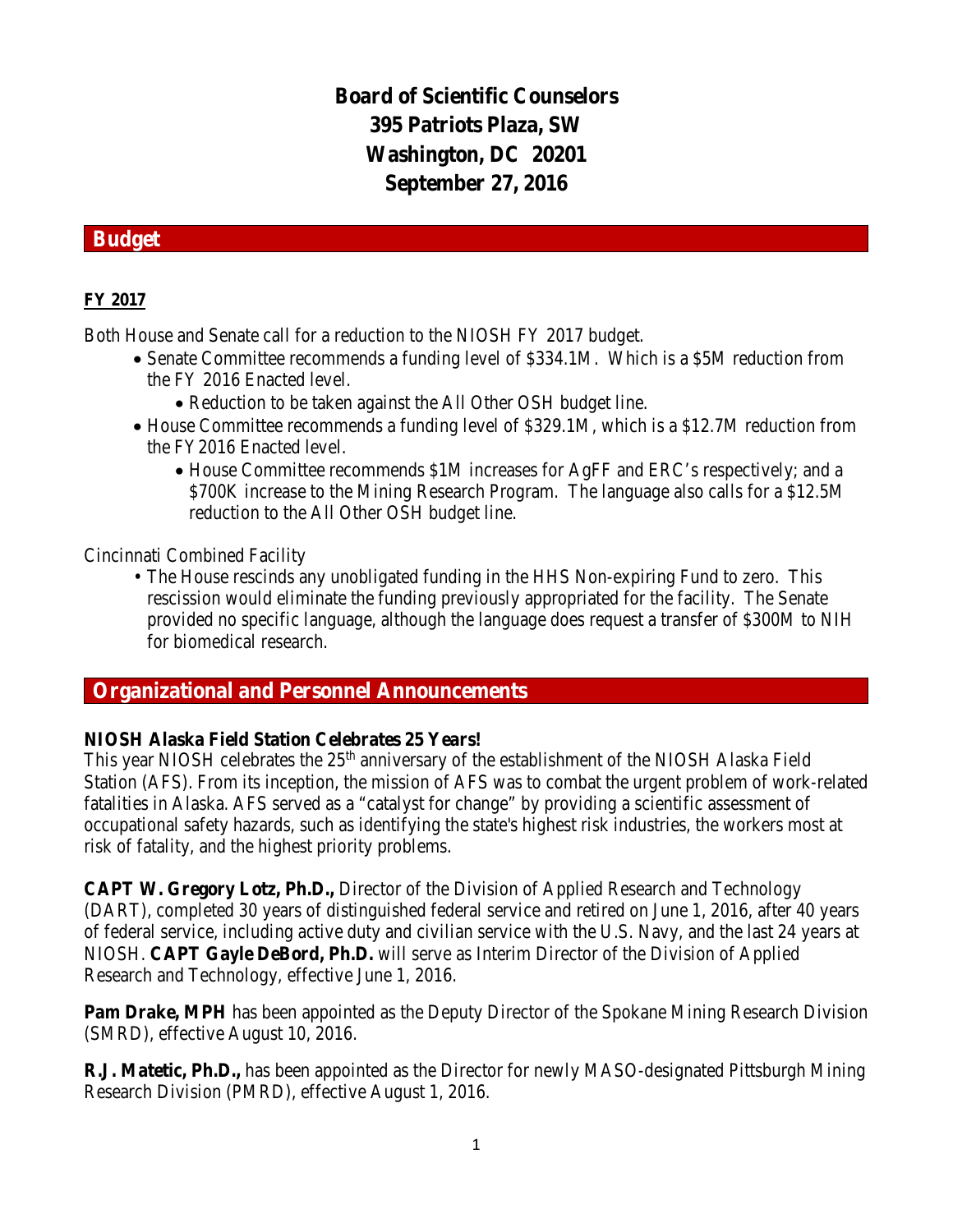**Kent Slakey** has been appointed as the Associate Director for Human Capital Management at the National Institute for Occupational Safety and Health effective June 27, 2016.

**Kara Perritt** was appointed as permanent Western States Division (WSD) Deputy Director. Kara has been serving as the Interim WSD Deputy Director in Spokane, WA since February 2016 and has been instrumental in standing-up the new WSD, including implementing the important infrastructure essential for establishing a Division.

### **Currently or Recently Available for Public Review and Comment**

Docket 270-A**:** NIOSH announces a public web meeting and an opportunity to comment on future directions for Center for Motor Vehicle Safety (CMVS). The public web meeting was held on September 14, 2016 from 1 p.m. to 5 p.m., Eastern Time. Comments will be accepted until 11:59 p.m. EST on October 14, 2016

*Recently closed.* **Docket: 289**:National Institute for Occupational Safety and Health (NIOSH) Quality Assurance Review of B Readers' Classifications Submitted in the Department of Labor (DOL) Black Lung Benefits Program draft**.**

*Recently closed:* **[External Review Draft: NIOSH Current Intelligence Bulletin: Health Effects of](http://www.cdc.gov/niosh/docket/review/docket260a/default.html)  [Occupational Exposure to Silver Nanomaterials](http://www.cdc.gov/niosh/docket/review/docket260a/default.html)**. It contains a review and assessment of the scientific literature on the toxicological effects of exposure to silver nanoparticles in experimental animal and cellular systems, and on the occupational exposures to silver dust and fume and the associated health effects. It evaluates the scientific evidence on the role of particle size on the toxicological effects of silver, including the basis of the current NIOSH recommended exposure limit (REL) for silver.

*Recently closed:* **[External Review Draft: NIOSH Criteria Document on Occupational Exposure to](http://www.cdc.gov/niosh/docket/review/docket057a/default.html)  [1-Bromopropane.](http://www.cdc.gov/niosh/docket/review/docket057a/default.html)** It provides a comprehensive summary of the health effects, exposure data, quantitative risk assessment, and recommendations for controlling exposures in the workplace. 1- Bromopropane is an organic solvent used in manufacturing processes, degreasing operations, cleaning electronics and metal, aerosol applied adhesives, and as an alternative solvent in the dry cleaning industry.

### **New Programs and Initiatives**

- In May, the Vietnam National Institute of Occupational and Environmental Health visited the NIOSH DC office to sign a renewed Memorandum of Understanding (MOU). This MOU continues efforts originally initiated in May 2004 to use collective efforts and expertise to advance the protection of workers and promote best practices to improve worker safety and health.
- **RAND Releases Report on OSH Systematic Review:** A new RAND report commissioned by NIOSH, *[Systematic Reviews for Occupational Safety and Health Questions—Resources for](http://www.rand.org/pubs/research_reports/RR1463.html)  [Evidence Synthesis](http://www.rand.org/pubs/research_reports/RR1463.html)*, is now available. Evolving scientific standards and public policy increasingly require clear documentation and transparent approaches when using scientific evidence to develop guidance or recommendations. The RAND report provides practical guidance and resources for researchers interested in conducting systematic reviews. Essential steps such as (1) defining a policy question, (2) creating a protocol, (3) conducting a literature search, (4) documenting and assessing studies, (5) evaluating evidence, and (6) drawing conclusions are described in detail.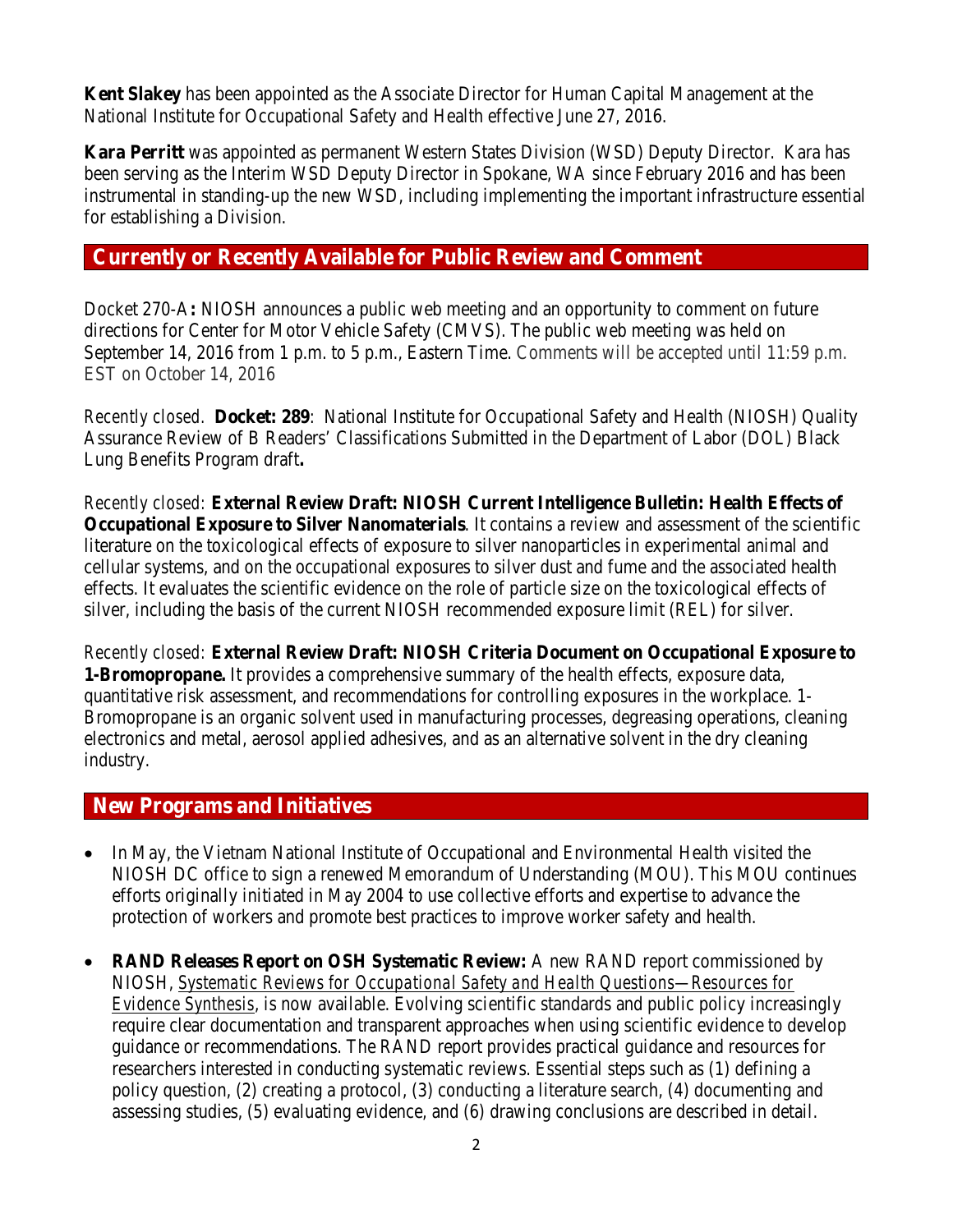- **Easy Access to NIOSH Engineering Control Solutions:** NIOSH's new [Engineering Controls](https://wwwn.cdc.gov/niosh-ecd/)  [Database](https://wwwn.cdc.gov/niosh-ecd/) contains descriptions of controls, effectiveness summaries, and schematics of engineering control technology evaluated by NIOSH during laboratory and field investigations. Since the Occupational Safety and Health Act was established in 1970, NIOSH has been developing valuable information, best practices, and guidance on engineering controls addressing a variety of workplace hazards. If you have any questions or need additional information, send an email to [ecd@cdc.gov.](mailto:ecd@cdc.gov)
- NIOSH posted its first feature on "Instagram Stories" in August, a short video clip of the NIOSH Mobile Occupational Safety and Health van. The clip was part of outreach to notify coal miners in western Virginia that the van would be traveling to their region to provide free, accessible screenings under the Coal Mine Safety and Health Act. The posting represented NIOSH's latest use of new social networks to connect with stakeholders.
- On October 19, NIOSH will celebrate the  $20<sup>th</sup>$  anniversary of the dedication of its Health Effects Laboratory in Morgantown, W.Va. Since its inception, the state-of-the-art facility has led worldclass research on an enormous range of high-priority issues. A NIOSH Science Blog will discuss these accomplishments in conjunction with the anniversary.

### **NIOSH Research Rounds**

- **New Rock-crusher Booth Protects Against Airborne Pollutants:** In a recent study, NIOSH investigators worked with industry partners at 3M Company to design and test an environmentally controlled booth for workers who operate rock crushers at the company's Wausau granite quarry near Wausau, Wisconsin. Previously, the Wausau quarry had used an older crusher booth without HVAC or air filtration and pressurization systems. Based on specifications from previous NIOSH research, 3M designed and installed a new booth with full HVAC and filtration and pressurization systems. Compared to the old booth, the new one provided significantly greater protection against respirable rock dust, the investigators reported in a paper published in the peer-reviewed journal *Mining Engineering*. In addition, they found that increased filtration of the recirculated airflow markedly improved the booth's effectiveness at protecting the operator from airborne pollutants.
- **Most Traumatic Brain Injury Deaths in Construction are Due to Falls:** NIOSH investigators wanted to identify the major risks to workers in the construction industry. In identifying these risks, they analyzed data on TBIs from the Bureau of Labor Statistics Census of Fatal Occupational Injuries and reported their findings in the peer-reviewed *American Journal of Industrial Medicine*. They found that some construction workers were at greater risk of dying from a TBI than others. Specifically, the risk of dying from a TBI varied according to sex, age, country of birth, occupation, and size of the construction company. NIOSH partnered with the Occupational Safety and Health Administration (OSHA) and CPWR—The Center for Construction Research and Training to promote the Safety Stand-Down, a nationwide construction falls-prevention campaign. Now in its third year, the campaign seeks to raise awareness by encouraging everyone in construction to work safely and use the right safety equipment while working at heights, such as on roofs, ladders, and scaffolds. In addition to the campaign, NIOSH also developed the Ladder Safety smartphone app, which prevents falls from ladders by providing visual and audio signals as well as safety tips for safe extension ladder positioning.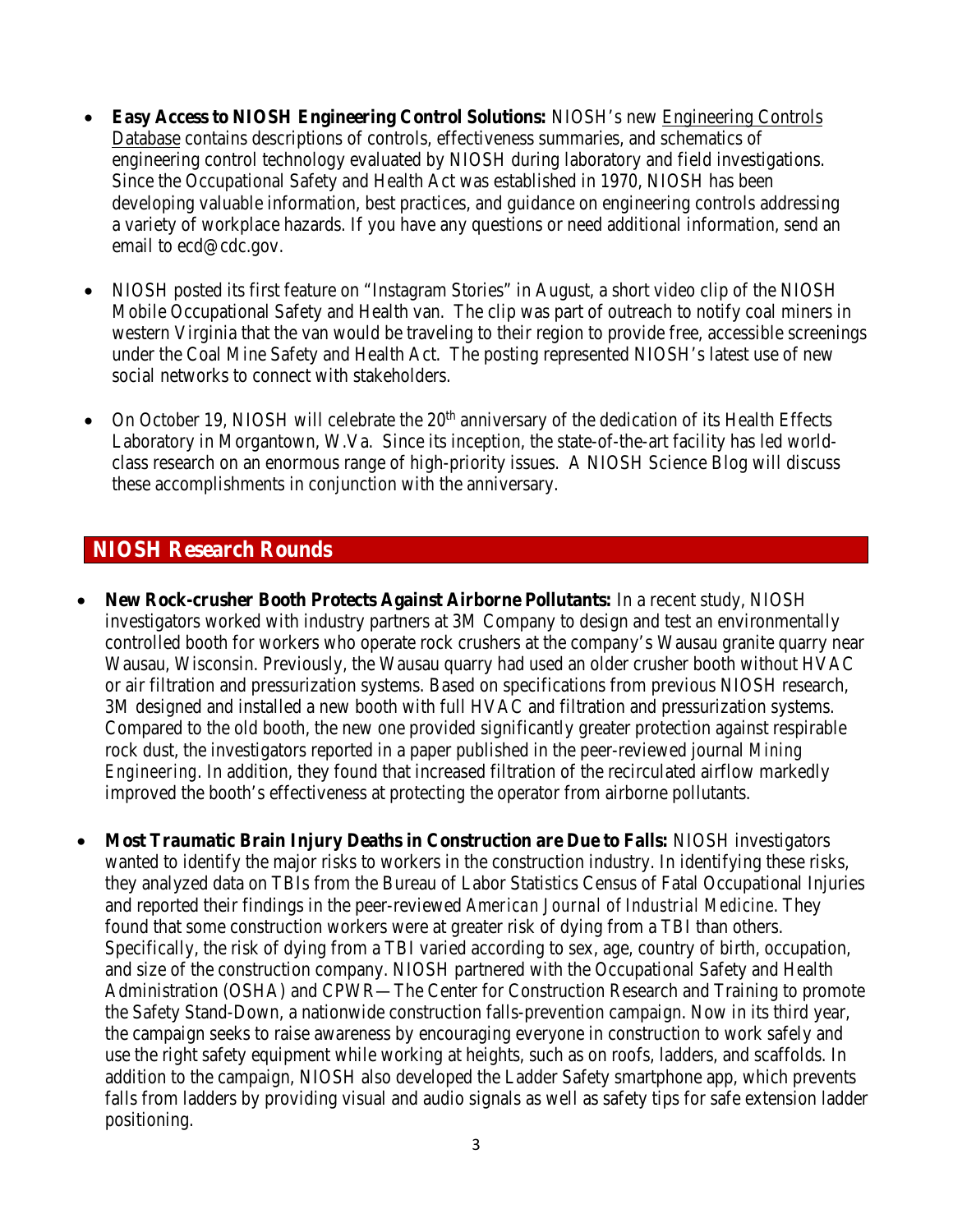- **Investigators Design Experimental Engineering Control for Silica Dust:** Silicosis is an irreversible, but preventable, occupational lung disease caused by inhalation of respirable crystalline silica dust (RCS). Recently, NIOSH investigators developed a novel engineering control called the NIOSH mini-baghouse retrofit assembly, to help control RCS released from sand moving machinery on oil and gas extraction sites.
- **New Laboratory Method Evaluates Vibrations From Hand-held Riveting Tools:** During aircraft construction and maintenance, workers attach layers of sheet metal to airframes using hand-held tools called bucking bars. The problem is that bucking bars, like most powered hand tools, transmit vibrations, which increase the risk of injuries and disorders to the blood vessels, nerves, muscles, and bones of the hands. Although manufacturers have introduced new types of bucking bars designed to reduce risk, their effectiveness is unclear because there is no standardized method to measure their transmitted vibrations. Recognizing this need, scientists at NIOSH recently developed and tested a lab-based riveting simulator that mimics the conditions observed during actual riveting tasks. They found that the laboratory method was able to identify which bucking bars would transmit the lowest exposure of vibrations to workers at the maintenance facility. These findings suggest that the laboratory method is an acceptable way to compare and screen bucking bars but not to measure the risk of exposure to transmitted vibrations in the workplace.

# **Respiratory Health Division**

### **Coal Worker's Health Surveillance Program (CWHSP)**

A number of spirometer manufacturers have been working with NIOSH to qualify their spirometers for use in the CWHSP. On June 28, the team posted a detailed table to the NIOSH website, listing spirometer models that can be used by CWHSP Spirometry facilities that meet all NIOSH required spirometry reporting criteria.

June 27-28, 2016, **Diana Freeland** and **Kathleen Rogers** (Surveillance Branch) completed an initial course compliance audit in Detroit, MI for NIOSH-Approved Spirometry Course Sponsor #100. The compliance audit evaluated the courses' faculty competency, course design, curriculum content, equipment accuracy, and examination instruments. The audit was reviewed with the course director after the end of the course, and suggestions were given to enhance the knowledge and practical skills of their students. Currently, course and lecture materials are under NIOSH committee review, prior to our final Sponsor renewal and approval. All sponsors have now successfully revised their Spirometry Training Test Exams derived from questions from the NIOSH newly revised 2016 Exam Bank.

### **Division of Surveillance, Hazard Evaluations, and Field Studies**

The NIOSH Surveillance Program, in collaboration with the Federal Motor Carriers Safety Administration (FMSCA), conducted a nationally representative Survey of Long-Haul Truck Drivers. Compared to the US population, long-haul truck drivers experience a higher prevalence of obesity and smoking. Interest in obesity and other health findings lead to a September 2016 interview by both BBC and SiriusXM110 Doctor Radio. Based on these surveillance data the National Academies of Sciences recommended additional health studies of truck drivers in 2016. NIOSH and FMCSA are now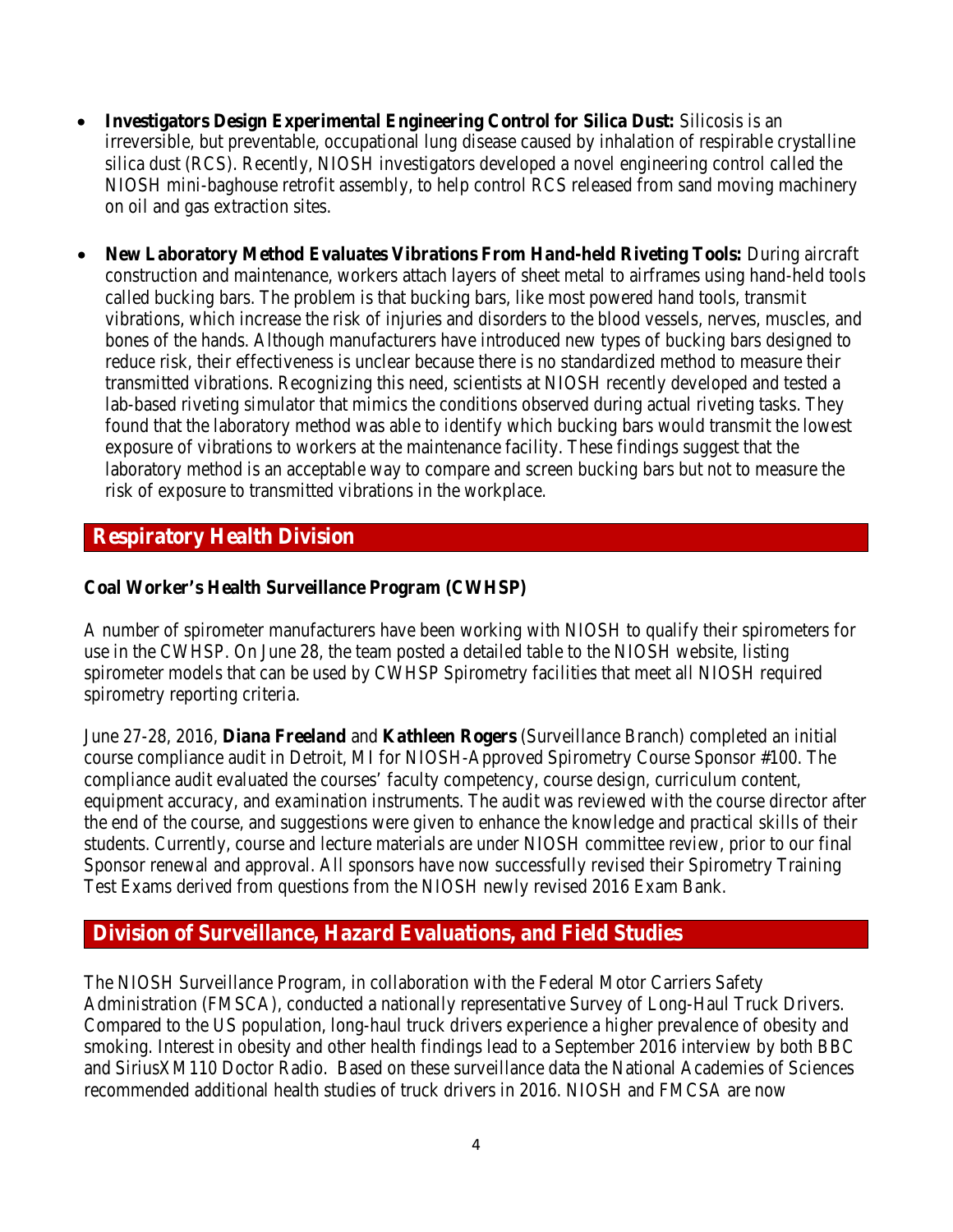collaborating on a study to determine feasible methods to conduct health studies on this highly mobile working population.

The NIOSH Health Hazard Evaluation (HHE) Program competed successfully in the HHS Ignite Accelerator Program, part of the HHS IDEA Lab. The HHE Program was 1 of 24 teams selected for inclusion and had 1 of the 4 "winning" projects. The idea was to design reports that are clear & useful for all of our diverse stakeholders. The Program engaged stakeholders to identify core information, package it with the most useful information up front, and make it easy to find.

As a result of DSHEFS work showing a 42% carpal tunnel rate among poultry workers, OSHA has started an educational prevention campaign in 4 states with the largest chicken producers.

OSHA is using NIOSH research showing lung cancer risk from beryllium exposure in its proposed rulemaking for a new beryllium standard.

The International Agency for Research on Cancer utilized DSHEFS occupational exposure publications in 1-bromopropane for its determination that 1-bromopropase is "possibly carcinogenic in humans".

# **Division of Applied Research and Technology**

NIOSH published an Alert in 2004 with a list of hazardous drugs and an update to that document in 2014. Since publishing the 2014 update to the list, NIOSH reviewed 60 new drugs that received FDA approval and 270 drugs that received new special warnings (usually black box warnings) based on reported adverse effects in patients covering the time period from January 2012 to December 2013. From this list of approximately 330 drugs, 45 drugs were determined to have one or more characteristics of a hazardous drug. This preliminary list was published for comment in NIOSH Docket Number NIOSH 233-A.

After expert panel review, public review and comment, and review of the scientific literature, NIOSH has developed a revised list of hazardous drugs. Along with drugs initially identified in the 2014 Hazardous Drug List, NIOSH is adding 29 new drugs plus 5 drugs with manufacturers' safe handling warnings. A total of 34 drugs are being added to the 2014 NIOSH List of Hazardous Drugs. The 2016 list follows the 2014 format subdivided into three groups: Group 1, Antineoplastic Drugs; Group 2, Non-antineoplastic Drugs; and Group 3, Drugs with Reproductive Effects. The document will be posted in September 2016.

### **Division of Safety Research**

**CDC Foundation Business Pulse: Motor Vehicle Safety at Work (published August 24, 2016):**  features recommendations and resources from NIOSH and NCIPC that can improve motor vehicle safety at work [\(http://www.cdcfoundation.org/businesspulse\)](http://www.cdcfoundation.org/businesspulse). A NIOSH Science Blog and CDC Foundation Blog were published by Stephanie Pratt, as were at least 7 external articles in various media outlets.

**Behind the Wheel at Work eNewsletter:** published quarterly since December 2015, with almost 8,000 subscribers to date;  $4<sup>th</sup>$  issue was published September  $20<sup>th</sup>$ .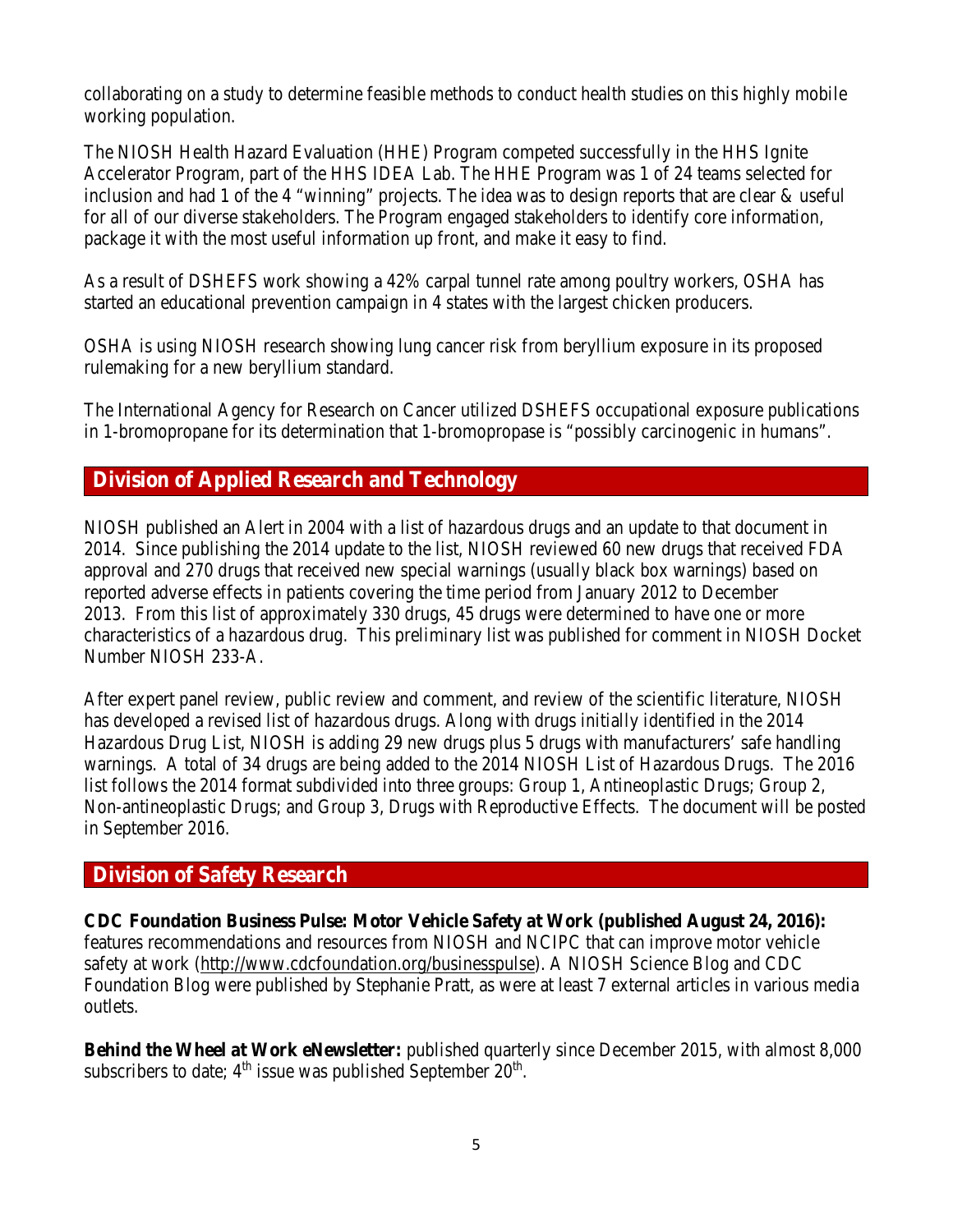**Center for Motor Vehicle Safety distracted driving GIF:** NIOSH's first animated image, created in early 2016 to promote distracted driving awareness and remind those who drive for work that driving is their primary job when behind the wheel, has garnered over 30 clicks in April, which was also Distracted Driving Awareness Month. [Available for download on the Center's Distracted Driving at](http://www.cdc.gov/niosh/topics/distracteddriving/default.html)  [Work topic page:](http://www.cdc.gov/niosh/topics/distracteddriving/default.html) <https://www.cdc.gov/niosh/topics/distracteddriving/images/Distracted-Driving-GIF.gif>

**Center for Motor Vehicle Safety mid-course review:** To ensure that the Center is addressing goals outlined in their 5-year strategic plan, meeting stakeholder needs, and working effectively toward its overarching purpose of preventing work-related crashes and injuries, the CMVS hosted a web-based public meeting on September  $14<sup>th</sup>$  and has a public docket that is open until October 14. Input was requested directly from 5 key stakeholders: National Highway Traffic Safety Administration, Network of Employers for Traffic Safety, National Safety Council, International Brotherhood of Teamsters, and Virginia Tech Transportation Institute. As of September 12, three comments had been submitted.

**Comments to regulatory agencies:** NIOSH provided comments to the Federal Motor Carrier Safety Administration in support of a proposed rule (now final) that would require passengers in commercial motor vehicles (i.e., large trucks, buses) to wear seat belts; supporting data came from the NIOSH National Survey of Long-Haul Truck Driver Health and Injury. NIOSH provided comments to the National Highway Traffic Safety Administration proposing changes to the Model Minimum Uniform Crash Criteria (MMUCC), a national guideline for state-level police crash reports; NIOSH recommended improvements to better identify work-related crashes as well as crashes that occur during commuting.

**Web-based simulator for aerial lift hazard recognition:** To prevent falls and other aerial lift-related injuries and deaths, especially in construction, NIOSH has developed a free web-based simulator that provides a realistic workplace with various hazards for users to navigate from a safe and controlled environment. This simulator is useful for both new operators (for hazard recognition) and experienced operators (to refresh knowledge).

**Dr. Hongwei Hsiao is a finalist for the Samuel J. Heyman Service to America Medals (Sammies)** for his research and design of a new generation of PPE and industrial apparatus that improves worker safety. The Sammies are the "Oscars" of government service, honoring federal employees who have made a commitment to make our government and our nation stronger. This is the  $2<sup>nd</sup>$  time DSR has had a finalist for the award.

### **Education and Information Division**

NIOSH provided technical assistance to Servicio Social de Industria (SESI) in Rio Grande do Sul, Brazil, in support of the NIOSH-SESI Memorandum of Understanding. The purpose of this technical assistance was to customize the NIOSH young worker safety and health curriculum, Youth@Work: *Talking Safety*, to the Brazilian context, and to facilitate implementation of *Talking Safety* within the SESI supported schools. NIOSH researchers worked with SESI scientists to adapt the curriculum for use in Brazil, including creating new case stories, revised games, and incorporating new resources into the curriculum, such as information on Brazilian labor laws relevant to youth and other workers in Brazil. Following the adaptation, the revised curriculum was taught to approximately 40 SESI staff from the states of Rio Grande do Sul and Parana, August 8-16.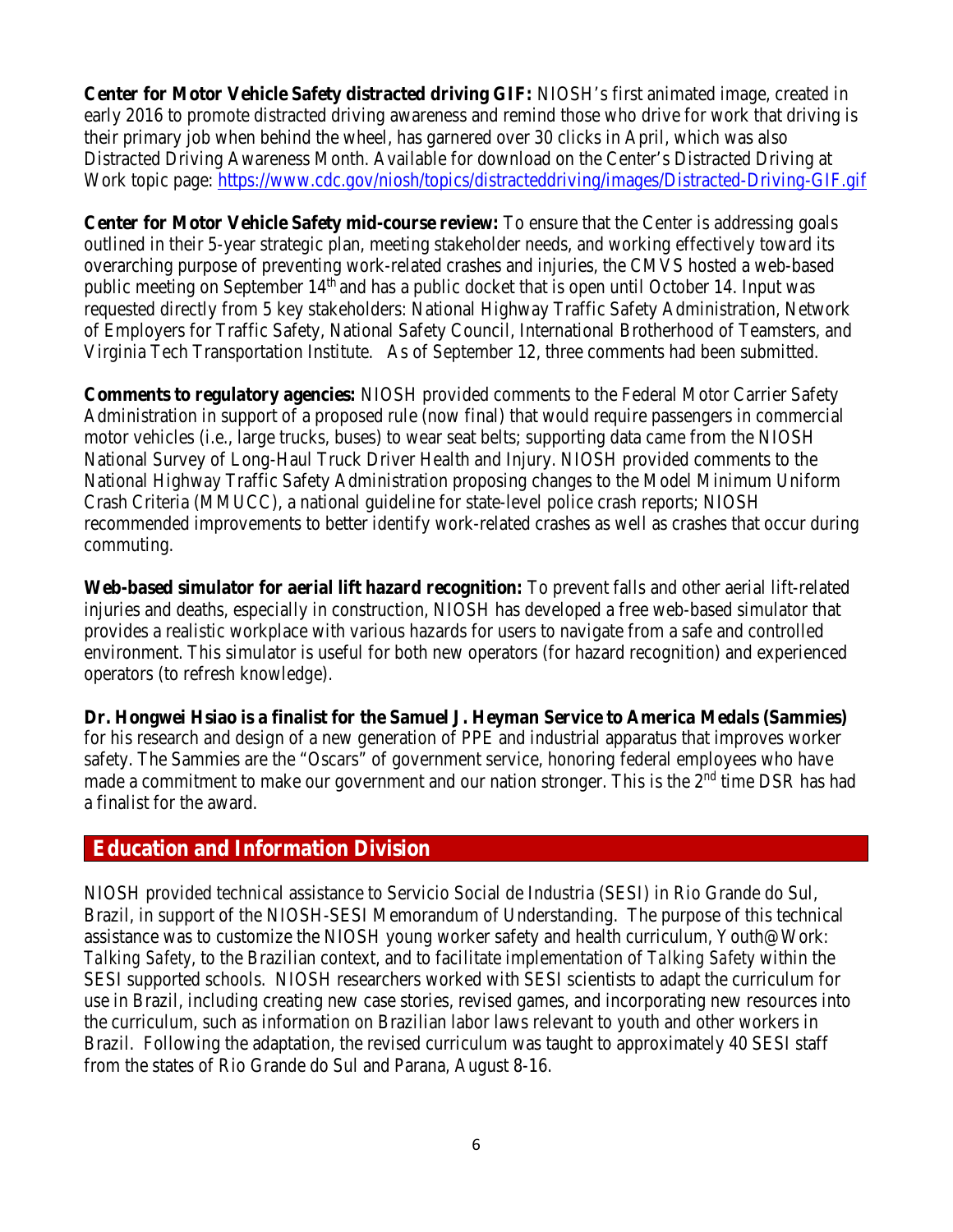The [Understanding Small Enterprises Conference](https://useconference.com/) will be held in Denver, October 25–27, 2017, hosted by the NIOSH Small Business Outreach and Assistance Program and the Colorado School of Public Health's Center for Health, Work & Environment. The conference theme is "Worker Well-being and Sustainable Business Health: From Ideas to Achievable Reality." Registration opened September 15, 2016.

Cumulative Risk Assessment Workshop – During April 2016, EID organized a two-day Cumulative Risk Assessment Workshop at the U.S. EPA in Cincinnati. The effort involved about two dozen researchers from government agencies, academia, professional organizations, and organized labor. The meeting established a framework for developing more than 15 manuscripts focusing on key issues for integrating cumulative risk assessments of aggregate exposures into occupational safety and health.

The NIOSH National Center for Productive Aging and Work has established a partnership with EU-OSHA, the European Agency for Safety and Health at Work. Juliann Scholl of NCPAW and EID has been invited to the European Health Forum in Gastein, Austria to participate in a panel discussion, "Work and Health" on September 28, 2016. She will speak about a holistic approach to health considering approaches that promote workplaces and worker health that meet the needs of aging workers.

Extreme Heat Awareness Week (May 23-26, 2016) **–** EID led the development of several informational products as part of a national campaign initiated by the White House to increase awareness about the hazards of exposure to extreme heat. Products included a NIOSH Blog, a [Preventing Heat Illness Poster,](http://www.cdc.gov/niosh/docs/2016-151/) and an updated NIOSH Heat Stress Safety and Health Web Topic Page. In addition, EID has been working with OSHA to update and co-brand a Heat Safety Tool mobile application.

### **Emergency Preparedness and Response Office**

NIOSH is working within the CDC's Emergency Operations Center to address Zika occupational safety and health concerns. We are currently updating our website to include information about Zika and assisting OSHA in developing business guidance.

### **National Personal Protective Technology Laboratory (NPPTL)**

Respirator Fit Capability Voluntary Standard - NPPTL is collaborating with ASSE to prepare a national consensus standard establishing a respirator fit capability test for half-mask air- purifying particulate respirators. The scope of this standard is to define performance requirements that could be used as part of a respirator certification program to ensure certified respirators/families of respirators are capable of fitting a specified percentage of their intended user population. These minimum performance requirements will demonstrate that half-mask respirators have good face seal performance on their intended user population.

Memorandum of Understanding (MOU) between the Food and Drug Administration, Center for Devices and Radiological Health and NIOSH NPPTL - The Memorandum of Understanding (MOU) between the Food and Drug Administration, Center for Devices and Radiological Health and NPPTL is in the process of being finalized. It will provide a framework for coordination and collaborative efforts among these two agencies regarding surgical N95 respirators and/or NIOSH-approved N95 filtering facepiece respirators (FFRs) used in a healthcare setting surgical N95 respirators and/or NIOSH-approved N95 filtering facepiece respirators (FFRs) used in a healthcare setting.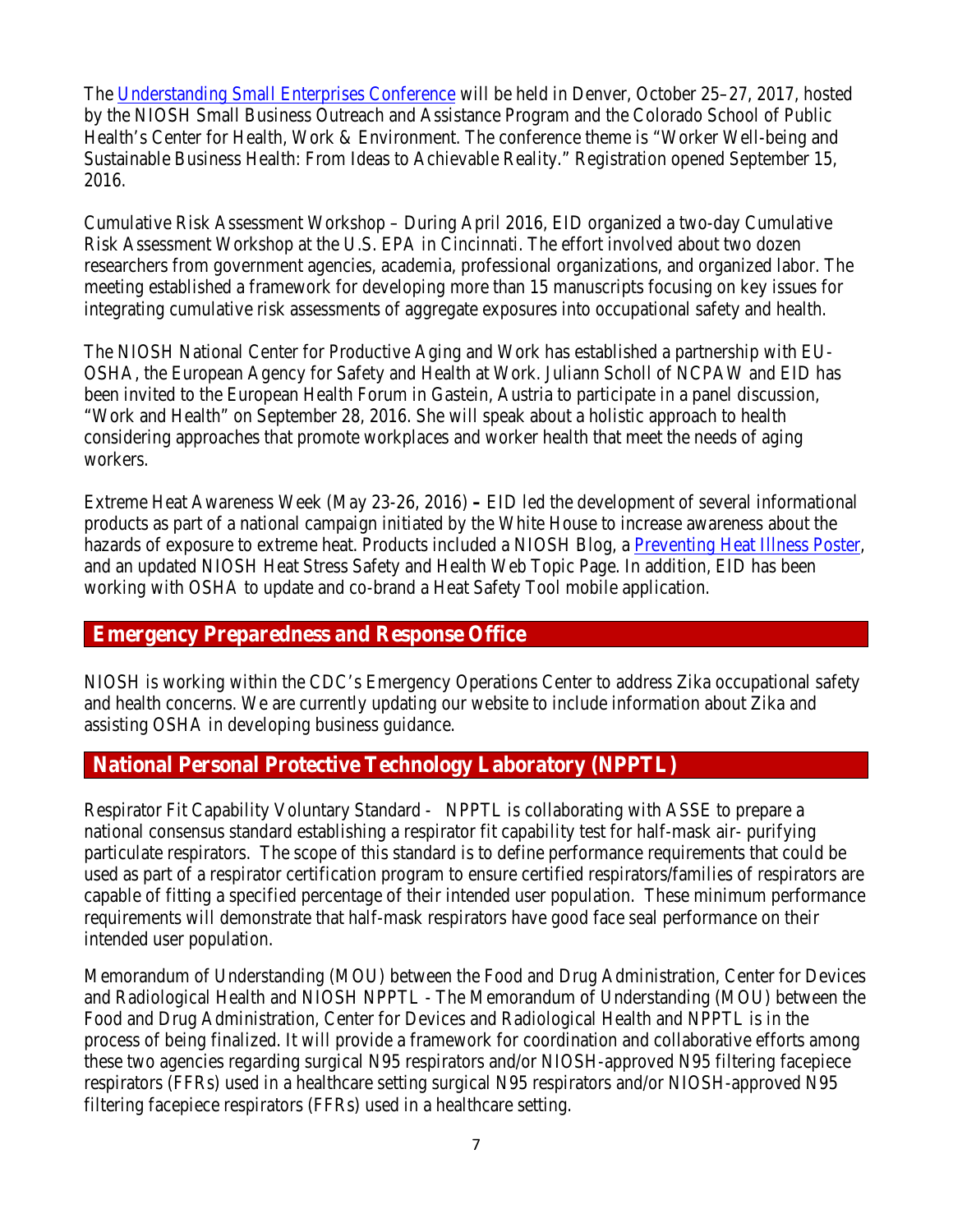Integration of FDA and NIOSH Evaluation Processes of Respiratory Protective Devices for Health Care Workers: A Workshop – On August 1, 2016, the National Academies' Committee on Personal Protective Equipment conducted a public workshop to explore the current state of practices related to the evaluation of N95 respiratory protective devices (RPDs). To assist NIOSH and the FDA in streamlining the approval and clearance process, the workshop explored the strengths and limitations of several current test methods as well as identified ongoing research and research needs. The workshop was attended (in person and online) by over 75 individuals working in the academic, clinical, policy, and industrial sectors. A summary of this workshop is being prepared and is anticipated to be released in January 2017.

Total Heat Loss - Firefighters, EMS, and HazMat workers wearing protective ensembles are at risk of heat injury because of the limited ability to transfer body heat to the environment through their personal protective ensembles. Currently, protective ensembles are evaluated using a Total Heat Loss (THL) model that measures heat flux across a representative swatch of materials used in the construction of the ensembles. NPPTL has a project that will describe a physiological evaluation of commonly used Personal Protective Equipment (PPE) to determine the heat stress on the user and to provide a physiological basis for setting the THL values for ensembles designed for different uses and hazard situations. This information will be used by ASTM and National Fire Protection Association (NFPA) to modify and/or develop new test methods or performance standards.

Conformity Assessment Framework – The hierarchy of controls, the standards needed to provide adequate PPE, and the conformity assessment processes applied to PPE collectively comprise the PPE Conformity Assessment (CA) Framework developed by NIOSH. This framework provides a tool for developing and monitoring PPE CA programs. This Framework expands concepts beyond the traditional roles (e.g. conformity, facilitate trade, etc.) and activities of conformity assessment by more transparently linking them with an analysis of workplace hazards and protection requirements of PPE standards. This permits a CA program owner to trace hazards through PPE standards and products which enhances worker health and safety and provide greater confidence in the utility of PPE by and for workers.

### **Total Worker Health**

NIOSH BSC members are cordially invited to attend a Total Worker Health® Research Methodology Workshop currently scheduled for December  $6 - 7$ , 2016 (venue is yet to be determined and virtual attendance may be possible). More information will be forthcoming from Alberto after the venue and virtual attendance is determined. The purpose of the workshop is to review current methodological approaches and limitations to TWH-related research by TWH researchers themselves and other attendees. The workshop will also explore methods that have the most promise to advance the scientific evidence base. The workshop is planned in response to recommendations included in the NIH Pathways to Prevention workshop report (published August 16, 2016 in the Annals of Internal Medicine which can be found at [http://annals.org/article.aspx?articleid=2525718.](http://annals.org/article.aspx?articleid=2525718) Specifically, Recommendation 1 from the Panel reads as follows: "The NIH and Centers for Disease Control and Prevention, along with other funders and stakeholders (for example, private-sector organizations and foundations), should engage key stakeholders to identify and prioritize research needs." Dr. Chosewood will attend the workshop and make a presentation to the BSC on the discussions that occurred at the Workshop.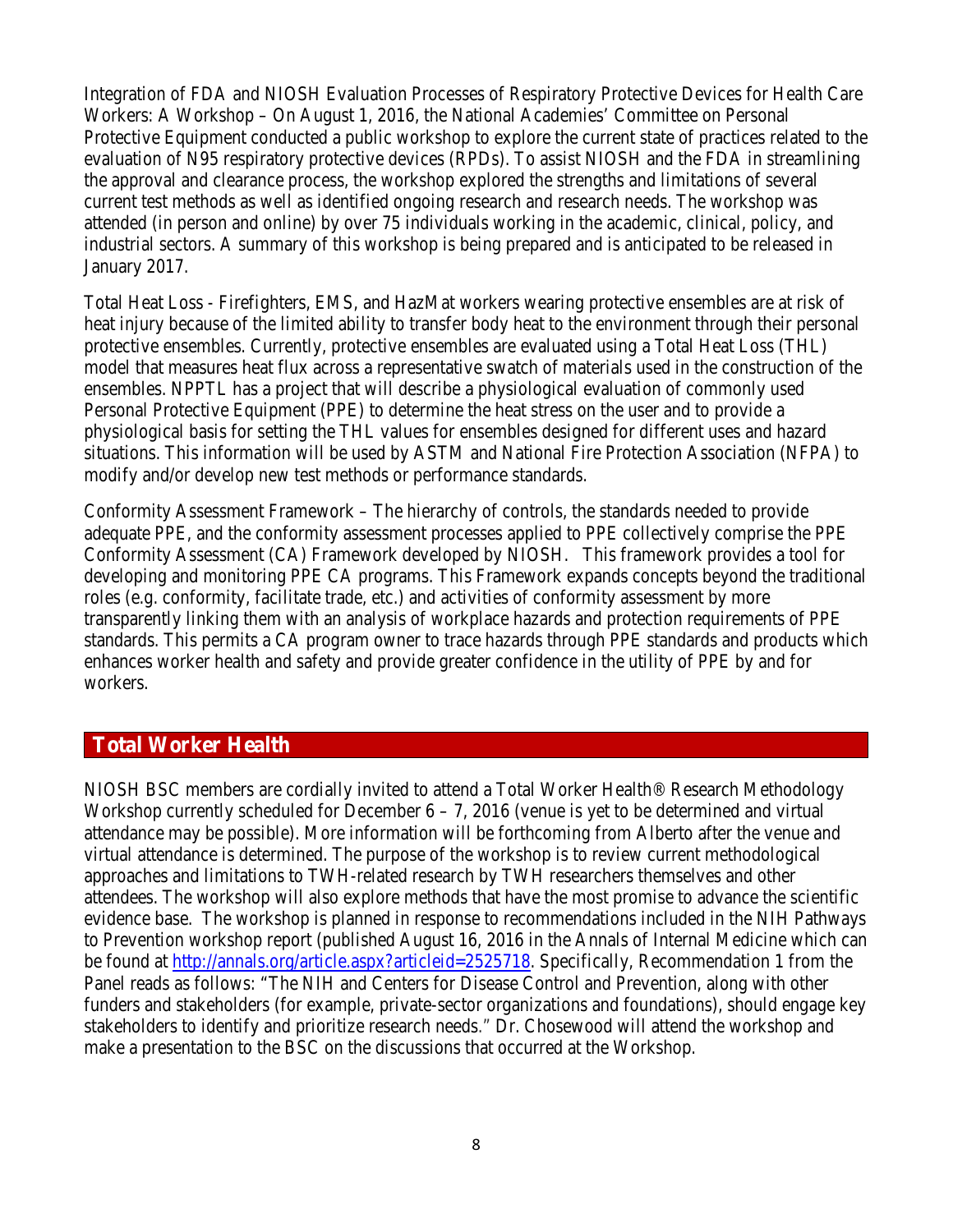# **Social Presence Statistics**

### **NIOSH continues to expand its presence on social networks***.*

| <b>Social Media and Public</b><br><b>Outreach Accounts and</b><br><b>Services</b> | <b>July 2015</b>                                                                  | <b>July 2016</b>                                                                  |
|-----------------------------------------------------------------------------------|-----------------------------------------------------------------------------------|-----------------------------------------------------------------------------------|
| Facebook                                                                          | 95084 likes                                                                       | 118537                                                                            |
| Twitter                                                                           | @NIOSH account 327000<br>followers                                                | @NIOSH account 325279<br>followers                                                |
| Instagram                                                                         | 173 followers, 66 posts                                                           | 544 followers, 239 posts                                                          |
| YouTube                                                                           | 978 subscribers, 298,138 views<br>139 videos                                      | 1,538 subscribers, 358,360<br>views 191 videos/clips                              |
| Pinterest                                                                         | 37 pins to CDC's Workplace<br>Safety and Health Board which<br>has 2927 followers | 37 pins to CDC's Workplace<br>Safety and Health Board which<br>has 4500 followers |
| Flickr                                                                            | 258 images                                                                        | 305 images                                                                        |
| <b>Website Views</b>                                                              | 1,450,549 site views in July<br>2015                                              | 1,247,434 site views in July<br>2016                                              |
| eNews Subscribers                                                                 | 57,988                                                                            | 58,453                                                                            |
| <b>TWH Newsletter Subscribers</b>                                                 | 61,882                                                                            | 64,103                                                                            |
| <b>Research Rounds Newsletter</b>                                                 | Launched July 2015                                                                | 57,027                                                                            |
| Science Blog                                                                      | Total blog entries: 278                                                           | Total blog entries: 351                                                           |
|                                                                                   | Total comments: 4909                                                              | Total comments: 6058                                                              |
|                                                                                   | Blog site views (July 2015):<br>30378                                             | Blog site views (July 2016):<br>35786                                             |

# **Awards**

NIOSH Wikipedian Named Co-Wikipedian of the Year - Emily Temple-Wood, a NIOSH Wikipedianin-Residence, was recently named as one of two Wikipedians of the Year for 2016 by Wikipedia founder Jimmy Wales.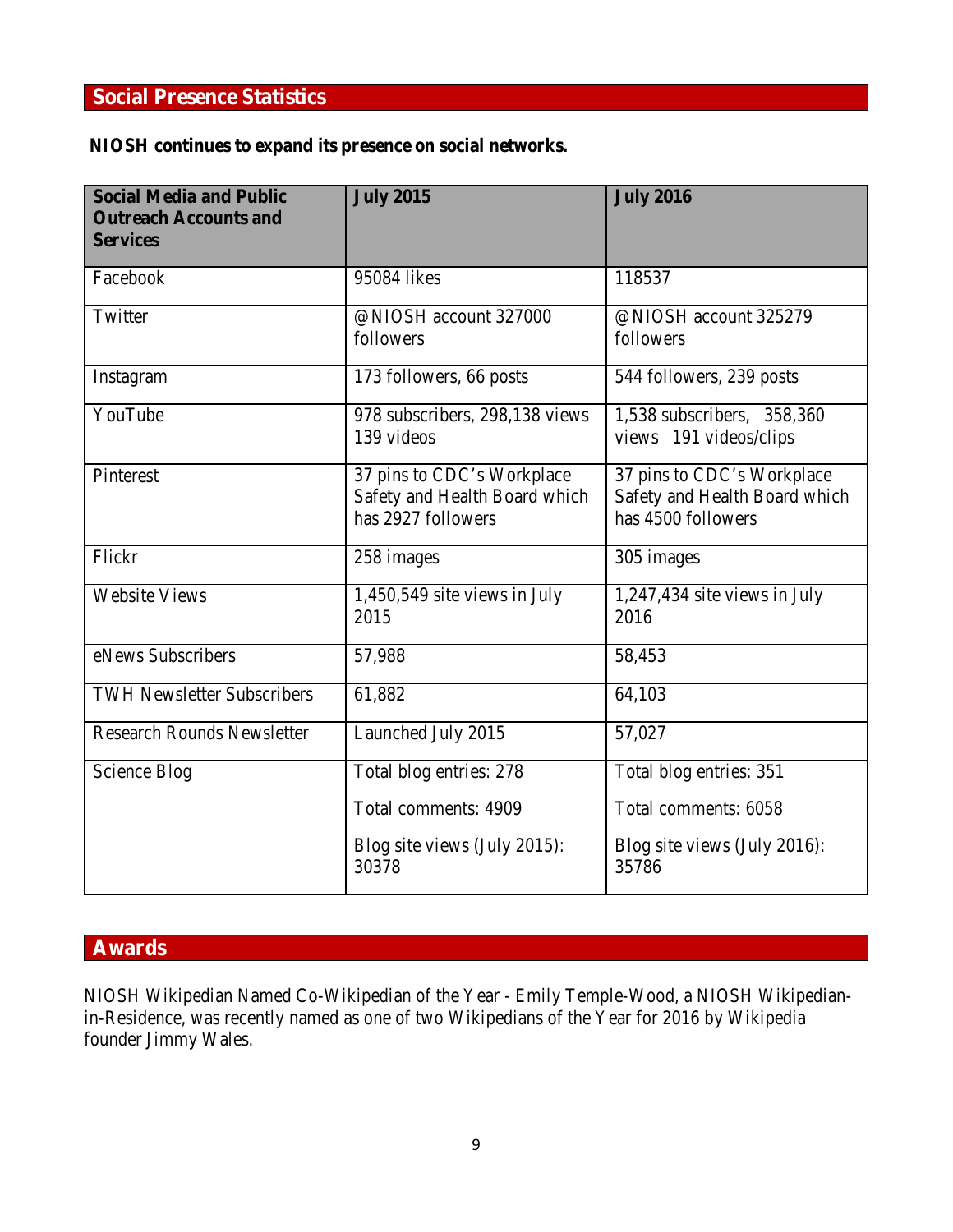### **Upcoming NIOSH Publications**

#### **New ePub On Heat Stress Now Available**

NIOSH is pleased to announce the availability of its first [ePub.](http://www.cdc.gov/niosh/docs/2011-174/default.html) This new format is based on the OSHA/NIOSH Infosheet: *Protecting Workers From Heat Illness*. The epub allows for the document to be downloaded for use on e-readers and mobile devices.

#### **New Factsheet Series Highlights NIOSH Programs**

NIOSH has published a series of factsheets called [Program Performance One-Pagers](http://www.cdc.gov/niosh/docs/ppop/default.html) designed to provide a snapshot of each of its programs. The factsheets describe the relevance and impact of NIOSH programs in a short and easy to understand format. Each one includes the program's priorities, major activities, accomplishments, and future plans.

# **NIOSH Publications**

- [NIOSH-OSHA Hazard Alert: Health and Safety Risks for Workers Involved in Manual Tank](http://www.cdc.gov/niosh/docs/2016-108/default.html)  [Gauging and Sampling at Oil and Gas Extraction Sites](http://www.cdc.gov/niosh/docs/2016-108/default.html) DHHS (NIOSH) Publication No. 2016-108
- [Criteria for a Recommended Standard: Occupational Exposure to Heat and Hot Environments](http://www.cdc.gov/niosh/docs/2016-106/default.html) DHHS (NIOSH) Publication No. 2016-106
- [Fatality Assessment and Control Evaluation Program Brochure](http://www.cdc.gov/niosh/docs/2016-113/default.html) DHHS (NIOSH) Publication Number 2016-113
- [Use of Aftermarket Replacement Component Parts for NIOSH-Approved Respirators](http://www.cdc.gov/niosh/docs/2016-107/default.html) DHHS (NIOSH) Publication No. 2016-107
- [Buy Quiet for Manufacturers](http://www.cdc.gov/niosh/docs/video/2016-103/default.html) DHHS (NIOSH) Publication No. 2016-103
- [NIOSH Bibliography of Communication and Research Products 2015.](http://www.cdc.gov/niosh/docs/2016-115/) Cincinnati, OH: U.S. Department of Health and Human Services, Centers for Disease Control and Prevention, National Institute for Occupational Safety and Health, DHHS (NIOSH) Publication No. 2016-115.
- [Building a Safety Program to Protect the Nanotechnology Workforce: A Guide for Small to](http://www.cdc.gov/niosh/docs/2016-102/pdfs/2016-102.pdf)  [Medium-Sized Enterprises.](http://www.cdc.gov/niosh/docs/2016-102/pdfs/2016-102.pdf) By Hodson L, Hull M. Cincinnati, OH: U.S. Department of Health and Human Services, Centers for Disease Control and Prevention, National Institute for Occupational Safety and Health, DHHS (NIOSH) Publication No. 2016-102.
- [External Review Draft: NIOSH Immediately Dangerous to Life or Health \(IDLH\) Value Profile for](https://www.cdc.gov/niosh/docket/review/docket156b/default.html)  [Peracetic Acid](https://www.cdc.gov/niosh/docket/review/docket156b/default.html) is available for public comment until October 11, 2016.
- Mobile NIOSH Pocket Guide Application (App). NIOSH began a phased rollout campaign and launch of the mobile app of this population NIOSH product in July 2016. To date, the mobile NIOSH Pocket Guide App has been downloaded 2,847 times.
- NORA Program Performance One-pagers, May 2016:
- [Small Business Assistance Program\(http://www.cdc.gov/niosh/docs/2016-145/\)](http://www.cdc.gov/niosh/docs/2016-145/)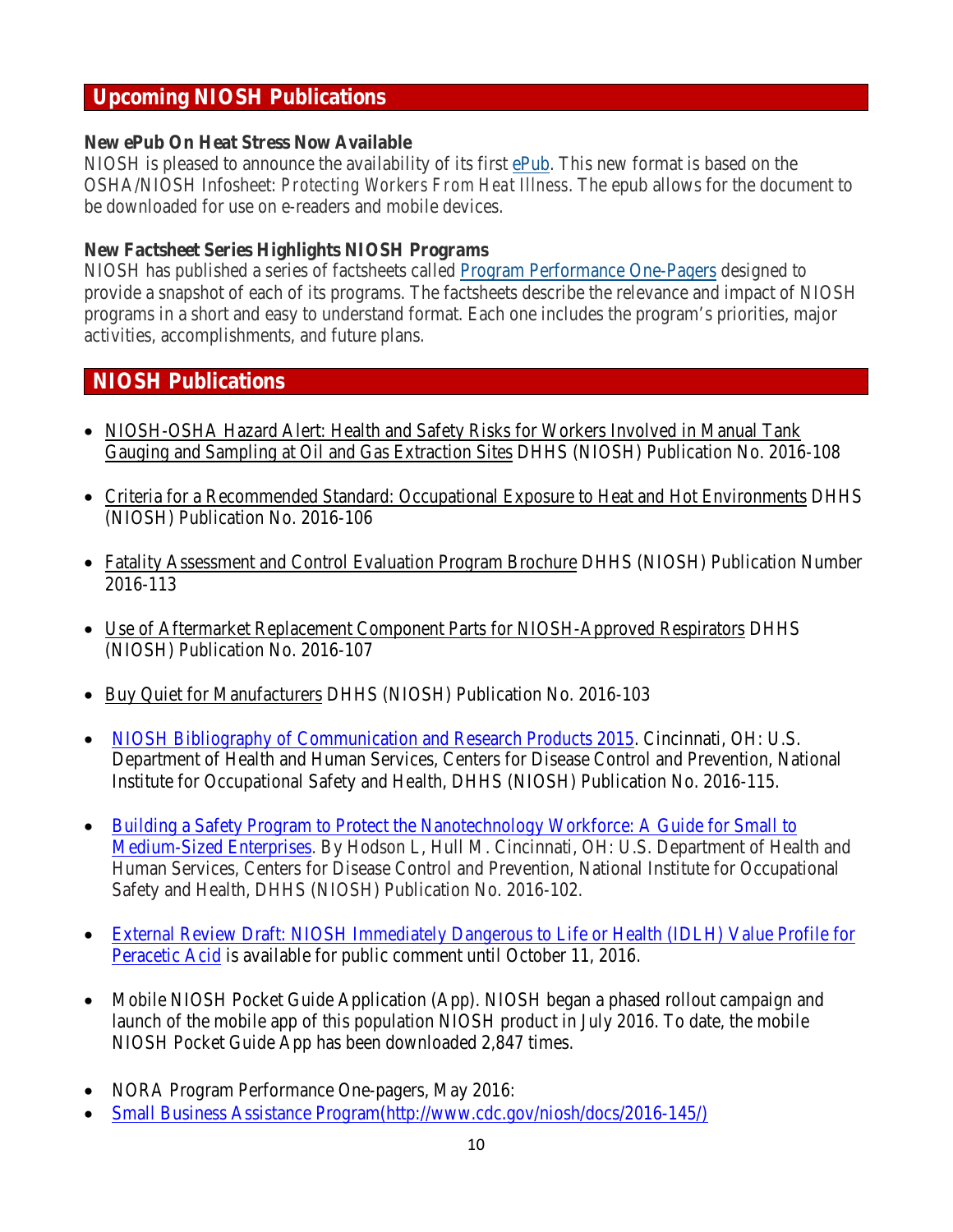- [Occupational Health Equity Program\(http://www.cdc.gov/niosh/docs/2016-142/\)](http://www.cdc.gov/niosh/docs/2016-142/)
- [Prevention through Design Program\(http://www.cdc.gov/niosh/docs/2016-130/\)](http://www.cdc.gov/niosh/docs/2016-130/)
- [Safe-Skilled-Ready Workforce Program\(http://www.cdc.gov/niosh/docs/2016-147/\)](http://www.cdc.gov/niosh/docs/2016-147/)
- [Wholesale and Retail Trade Program\(http://www.cdc.gov/niosh/docs/2016-157/\)](http://www.cdc.gov/niosh/docs/2016-157/)
- [National Center for Productive Aging and Work\(http://www.cdc.gov/niosh/docs/2016-154/\)](http://www.cdc.gov/niosh/docs/2016-154/)
- Extreme Heat Awareness Week (May 23-26, 2016) **–** EID led the development of several informational products as part of a national campaign initiated by the White House to increase awareness about the hazards of exposure to extreme heat. Products included a NIOSH Blog, a [Preventing Heat Illness Poster,](http://www.cdc.gov/niosh/docs/2016-151/) and an updated NIOSH Heat Stress Safety and Health Web Topic Page. In addition, EID has been working with OSHA to update and co-brand a Heat Safety Tool mobile application.

# **Upcoming NIOSH-Authored Journal Publications**

#### **Worker Health and Safety and Climate Change in the Americas: What We Know and Research Needs**

Max Kiefer, NIOSH; Julietta Rodríguez-Guzmán, PAHO; Joanna Watson, NIOSH; Berna van Wendel de Joode, Central American Institute for Studies on Toxic Substances (IRET), Universidad Nacional, Heredia, Costa Rica; Donna Mergler Center for Interdisciplinary Research on Health, Well-being, Environment and Society (CINBIOSE), University of Quebec at Montreal, Montreal, Canada; Agnes Soares da Silva, PAHO

#### **Manuscripts**

- Best Paper in Epidemiology in Occupational Health at EPICOH Award: Richardson DB, Cardis E, Daniels RD, et al. [2015] Risk of cancer from exposure to ionizing radiation: a retrospective cohort study of workers in France, the United Kingdom, and the United States (INWORKS). BMJ 351:h5359.
- DeBord DG, Carreón T, Lentz TJ, Middendorf P, Hoover MD, Schulte P [2016]. Use of the "Exposome" in the practice of epidemiology: A primer on –omic technologies. Am J Epidemiol. 184(4):302–314,<http://aje.oxfordjournals.org/content/184/4/302.full.pdf+html>
- Moir-W; Zeig-Owens-R; Daniels-RD; Hall-CB; Webber-MP; Jaber-N; Yiin-JH; Schwartz-T; Liu-X; Vossbrinck-M; Kelly-K; Prezant-DJ. (2016) Post‐9/11 cancer incidence in World Trade Center‐ exposed New York City firefighters as compared to a pooled cohort of firefighters from San Francisco, Chicago and Philadelphia (9/11/2001‐2009). *American Journal of Industrial Medicine* 59.9 (2016): 722-730
- Pinkerton LE, Yiin JH, Daniels RD, Fent KW [2016]. Mortality among workers exposed to toluene diisocyanate in the US polyurethane foam industry: Update and exposure-response analyses. Am J Ind Med 59:630-643.
- Schulte PA, Bhattacharya A, Jacklitsch B, Jacobs T, Kiefer M, Lincoln J, Pendergrass S, Shire J, Watson J, Wagner GR [2016]. Advancing the framework for considering the effects of climate change on worker safety and health. [J Occup Environ Hyg.](http://www.ncbi.nlm.nih.gov/pubmed/27115294) 2016 Nov;13(11):847-865. DOI: [10.1080/15459624.2016.1179388.](http://dx.doi.org/10.1080/15459624.2016.1179388)